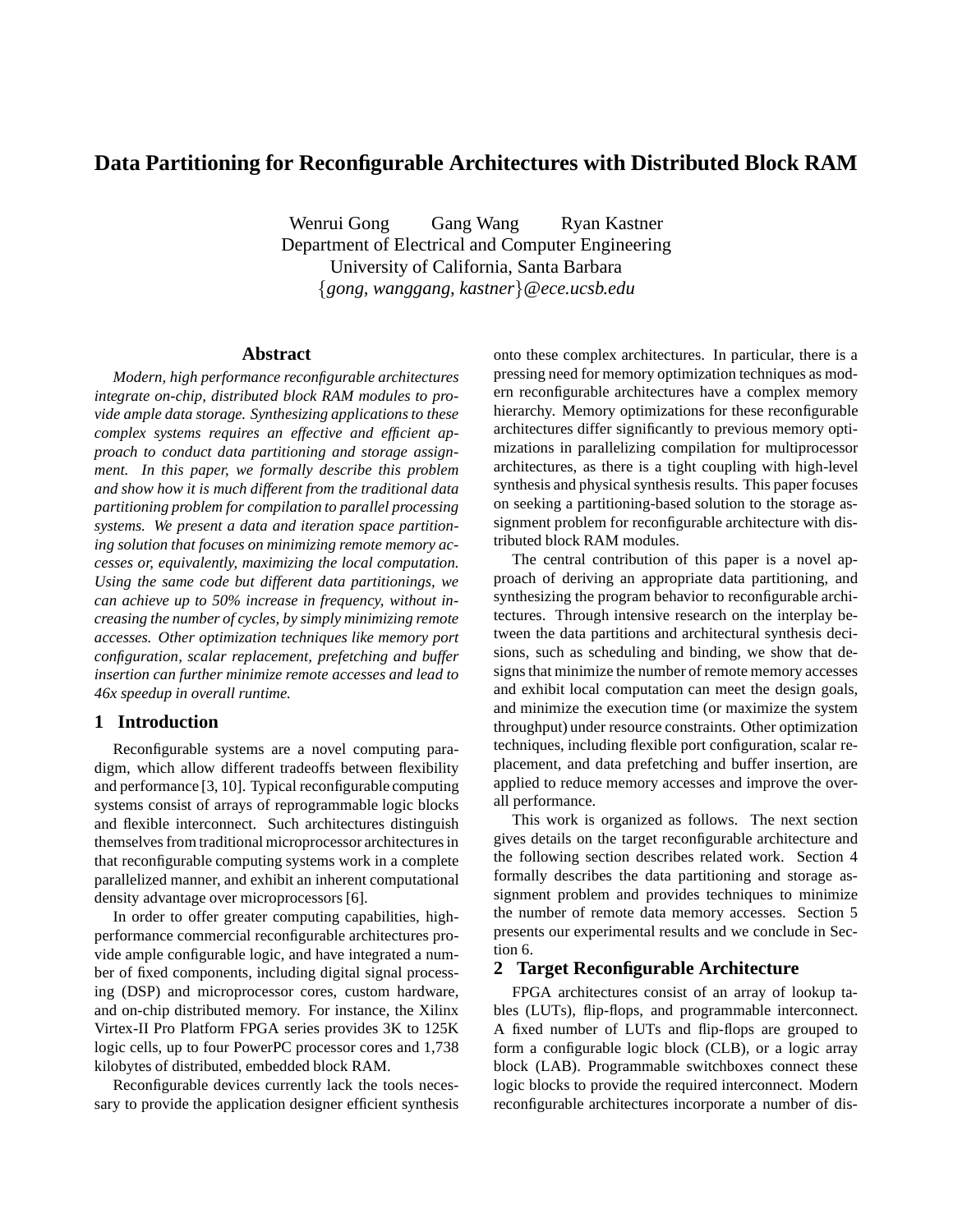tributed block memories. These architectures can be divided into homogeneous and heterogeneous architectures according to the capacities and distribution of the RAM blocks.

Figure 1 presents an example of a *homogeneous* architecture. This roughly corresponds to Xilinx Virtex II FPGA [16]. The block RAMs are evenly distributed on the chip and connected with CLBs using reprogrammable interconnect. Every block RAM has the same capacity. Additionally, there is an embedded multiplier located beside each block RAM. A large Virtex II chip contains 168 blocks of 18 Kbits block RAM modules, providing 3,024 Kbits of on-chip memory.



Figure 1. FPGA with distributed Block RAMs

The *heterogeneous* architecture contains a variety of block RAM modules with different capacities. For example, the TriMatrix memory on an Altera Stratix II FPGA chip [2] consists of three types of on-chip block RAM modules: M512, M4K, and M-RAM. Their capacities are 576 bits, 4 Kbits, and 512 Kbits, respectively. A given Stratix II chip may contain a large number of M512 and M4K modules, but only a few M-RAM modules. Currently our work only considers homogeneous architectures.

In order to efficiently support different applications, block RAM modules could be configured as dual-port RAM, single-port RAM, ROM, and FIFO buffers. This feature enables a great flexibility.

Access latencies of the on-chip block RAM equals to the propagation delay to the memory port after the positive edge of the clock signal. This delay is usually a fixed number  $\alpha$  for a specific FPGA architecture. For example,  $\alpha$  is 3.7 ns for Xilinx XC2V3000 FPGA. And it takes an extra  $\epsilon$  ns to transfer data from the memory port to the accessing CLB.

In addition to block RAM modules, CLBs can be configured as local memory, which is convenient for storing intermediate results. When CLBs are configured as distributed memory, the access latency, i.e. the logic access time, is quite small. However, if a number of CLBs are assigned to an array, it involves extra delay for MUX selecting the addressed element. For example, the delay for a 512 bit CLB memory is around 3.5 ns for Xilinx XC2V3000 FPGA; the delay for a 16 Kbit CLB memory increases to 6.2 ns.

The FPGA can be complimented by an external, global memory for storing large amounts of data. Access latencies to the external memory depend on the bus protocol and type of memory. The access latencies usually are an order of magnitude slower than those of on-chip block RAM.

In this paper, we develop a methodology for partitioning data to distributed block RAM modules. When compared to off-chip global memory and using CLBs as distributed RAM, this approach is an effective and efficient solution to most applications.

# **3 Related Work**

Data partitioning and storage assignment problem was well studied in the field of parallelizing compilation [1, 12, 15]. Early efforts developed effective analysis techniques and program transformations to reduce global communications and hence improve system performance. Shih and Sheu [14], and Ramanujam and Sadayappan [13] addressed the methodology to achieve *communication-free* iteration space and data partitioning problem. Pande [11] presented an *communication-efficient* data partitioning solution when it is impossible to get a communication-free partitioning.

However, the following differences make it impossible to directly migrate these approaches into a system compiler for reconfigurable architectures with distributed block RAM modules.

- The target architectures are different. Multiprocessor systems have a fixed number of microprocessors. Each microprocessor has its own local memory, and is connected with a different remote memory modules that exhibit non uniform memory access (NUMA) attributes. Reconfigurable architectures execute programs using CLBs rather than microprocessors. The number of block RAM modules are fixed. There is no determinate CLBs associated with a particular block RAM. Hence the boundaries between local and remote memory are indistinct.
- Programs are executed sequentially or with limited instruction level parallelism (ILP) on each microprocessor, while the parallelizing compiler exploits coarsegrained parallelism. Computing tasks runs in a fully parallelized and concurrent manner on reconfigurable architectures.

Our problem is distinguished from the previous studies as follows. First of all, these differences violate a fundamental assumption held in the previous research. Most of the previous efforts assumed that global communications or latencies to remote memory are an order of magnitude slower than access latencies to local memory. This makes it reasonable to simplify the objective function to simply reduce the amount of global communications.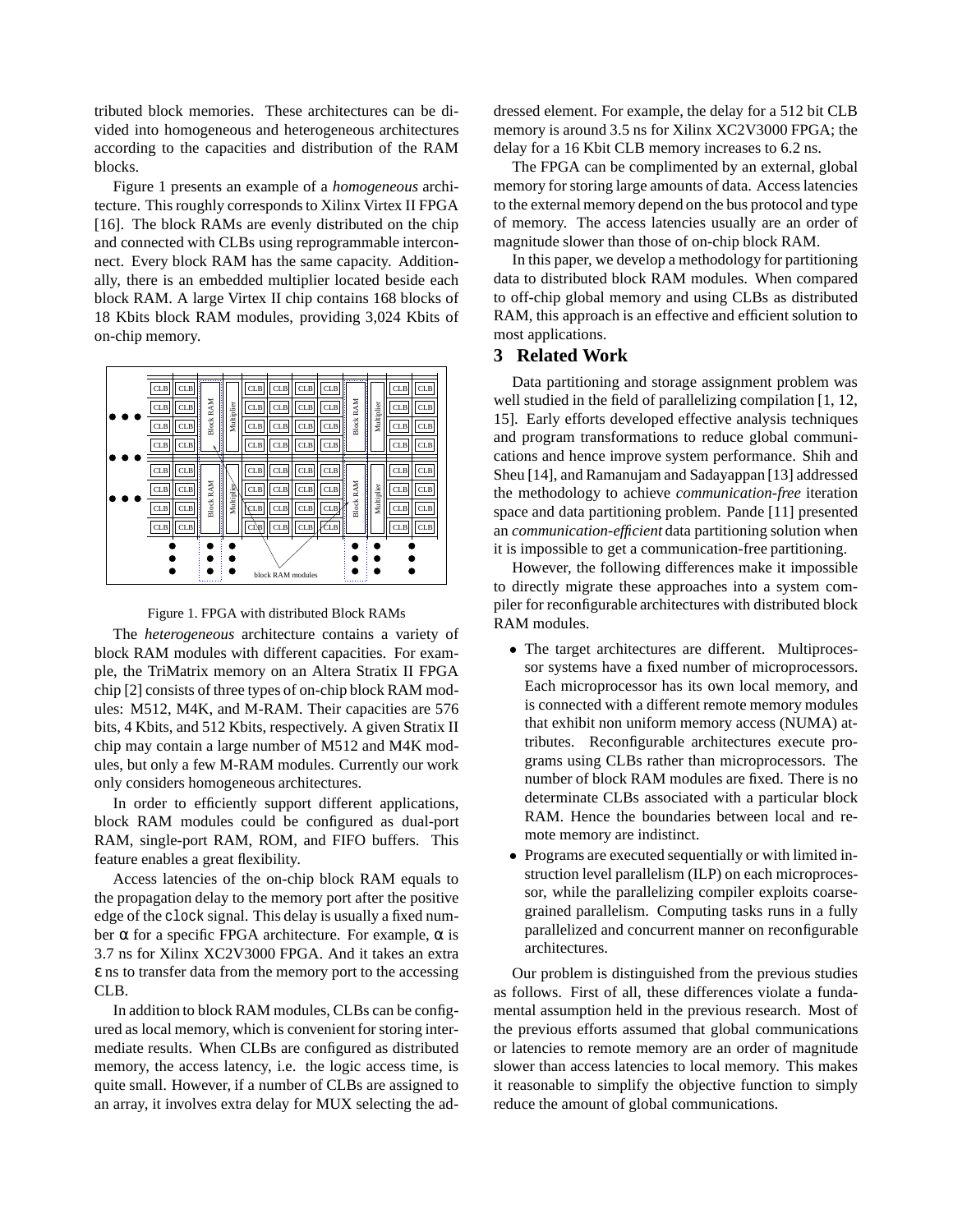This assumption is no longer true in the context of data partitioning for reconfigurable architectures. As previously described, the boundaries between local and remote memory are indistinct. Access latencies to block RAM modules depends on the distance between the accessing CLBs and the memory ports. There is no way to determine the exact delay before performing placement and routing.

Second, data partition and storage assignment have more compound effects on system performance. In parallelizing compilation for multiprocessor architectures, once computations and data are partitioned, it will be relatively easy to estimate the execution time since the clock period is fixed, and the number of clock cycles consists of the communication overheads and computation latencies for each instruction. However, it is extremely difficult to determine the execution time in reconfigurable systems before physical synthesis. Our results in Section 5 show that even though number of clock cycles are almost the same, there can be 30-50% deviations in execution time due to variation in frequency. Therefore, the control logic and computation times are effected, and not just the memory access delays.

Moreover, the flexibility to configure block RAM modules make this problem even more difficult. Block RAM modules could be configured with a variety of *width*×*depth* schemes, and the memory ports support can handle different read/write combinations.

Early efforts on utilizing multiple memory modules on FPGA chips [7] allocated an entire array to a single memory module rather than partitioning data arrays. Furthermore, they assumed that the latencies differences had little effect on system throughput.

In summary, reconfigurable architectures are drastically different from traditional NUMA machines, making it difficult to estimate candidate solutions during the early stage of synthesis. Flexibilities in configuring block RAM modules greatly enlarge the solution spaces, and hence make the problem even more challenging.

# **4 Data Partitioning and Storage Assignment**

This section formally describes the data partitioning and storage assignment problem, and proposes an approach to computing the number of memory accesses for a given partition. Then, we discuss some of the techniques that we use to reduce memory accesses and improve system performance for FPGA-based reconfigurable architectures with distributed block RAM modules.

### **4.1 Problem formulation**

We focus on data-intensive applications in digital signal processing. These applications usually contain nested loops and multiple data arrays.

In order to simplify our problem, we assume that *a*) the input programs are perfectly nested loops; *b*) index expressions of array references are affine functions of loop indices; *c*) there is no indirect array references, or other similar pointer operations; *d*) all data arrays are assigned to block RAM modules; and *e*) each data element is assigned one and only one single block RAM modules, i.e. no duplicate data. Furthermore, we assume that all data types are fixed-point numbers due to the current capability of our system compiler.

The inputs to this data partitioning and storage assignment problem are as follows:

- A program *d* contains an *l*-level perfectly nested loop  $L = \{L_1, L_2, \ldots, L_n\}$
- The program *d* accesses a set of *n* data arrays  $N =$  $\{N_1, N_2, \ldots, N_n\}.$
- A specific target architecture, i.e. an FPGA, contains a set of *m* block RAM modules  $\mathbf{M} = \{M_1, M_2, \ldots, M_m\}.$ This FPGA also contains *A* CLBs.
- We set our desired frequency to  $F$ , and the maximum execution time to *L*.

The problem of data partitioning and storage assignment is to partition **N** into a set of  $p$  data portions **P** =  ${P_1, P_2, \ldots, P_p}$ , where  $p \leq m$ , and seek an assignment  ${P \rightarrow M}$  subject to the following constraints

- $\bigcup_{i=1}^{p} P_i = \mathbb{N}$ , and  $P_i \bigcap P_j = \emptyset$ , i.e. that all data arrays are assigned to block RAM and each data element is assigned to one and only one block RAM module.
- $\forall (P_i, M_j) \in {\bf P} \rightarrow {\bf M}$ , the memory requirement of  $P_i$ is less than the capacity of  $M_i$

After obtaining data partitions and storage assignment, we reconstruct the input program *d*, and conduct behavioral-level synthesis. After RTL and physical synthesis, the synthesized design must satisfy the following constraint.

• The slices of CLBs occupied by synthesized design *d* is less than *A*.

The objective is to minimize the total execution time (or maximize the system throughput) under the resource constraints of specific reconfigurable architectures. The desired frequency *F* and the maximum execution time *T* among inputs are used as target metrics during compilation and synthesis.

### **4.2 Overview of the proposed approach**

Our proposed approach is based on our current efforts on synthesizing C programs into RTL designs. Our system compiler takes C programs, performs necessary transformations and optimizations. By specifying target architecture, and desired performance (throughput), this compiler performs resource allocation, scheduling, and binding tasks, and generates Verilog RTL designs, which can then be synthesized or simulated using commercial tools.

As discussed before, in reconfigurable architectures, the boundaries between local and remote accesses are indistinct. In our preliminary experiments, we found that, given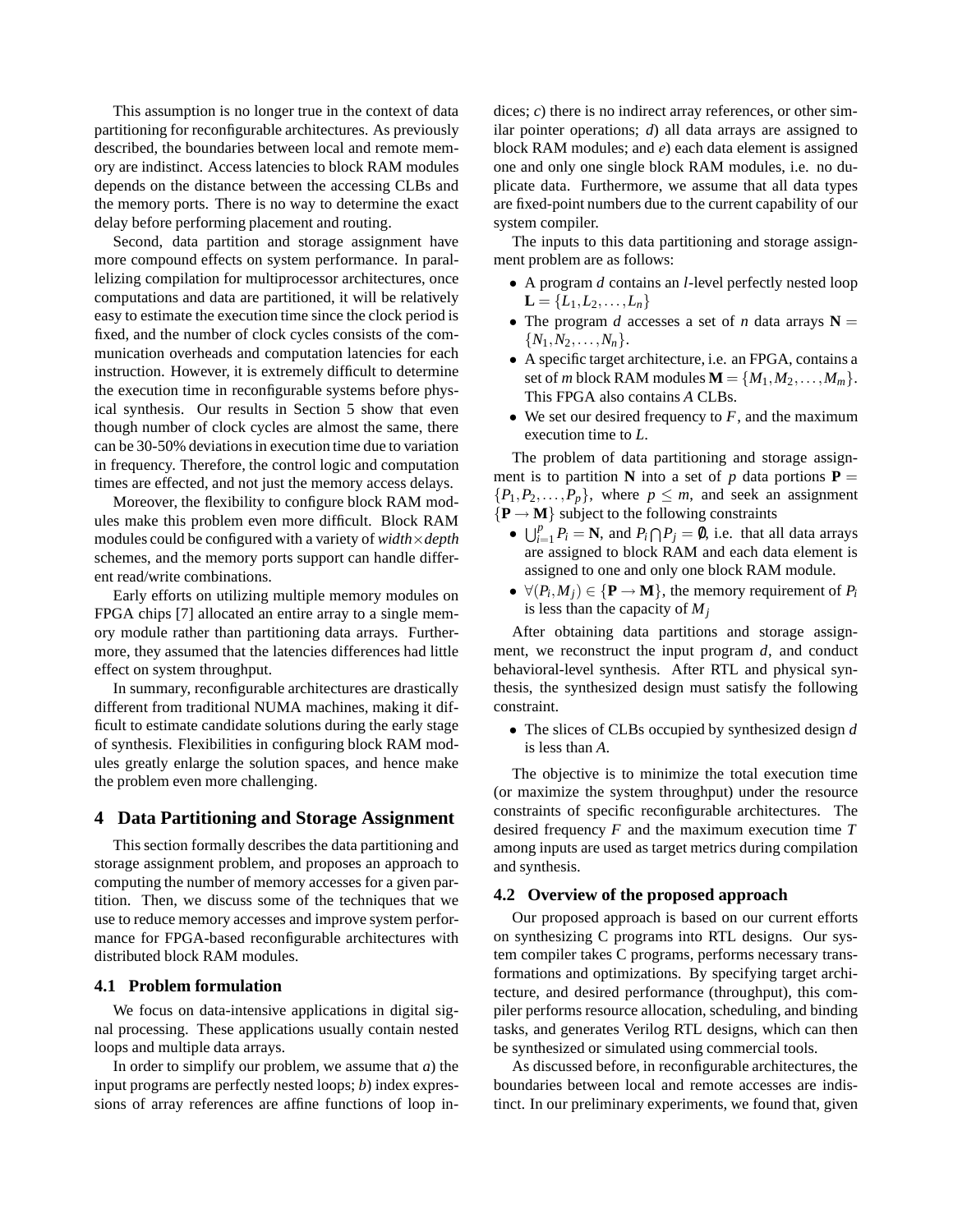the same datapath with memory accesses to block RAM modules with different locations, the lengths of critical path achieved after placement and routing have a 30-50% variation. And a limited number of datapaths could be placed near the block RAM modules which they access.

Therefore, we could still assume that, once the data space are partitioned, we could obtain a corresponding partitioning of the iteration space, or the computations. Each portion of the data space could be mapped to one portion of the iteration space. Then we divide all memory accesses into local accesses and remote ones (or communications). However, these local and remote memory accesses distinguish from those in parallel multiprocessor systems on that the differences of access latencies are usually in the same magnitude rather than in orders of magnitude.

Based on this further assumption, we adapt some concepts and analysis techniques in tradition parallelizing compilation. *Communication-free* partitioning refers to a situation that each partition of the iteration space only access the associated partition of data space. If we could not find a communication-free partitioning, we look for a *communication-efficient* partitioning to minimize the execution time.

Our proposed approach integrates traditional program test and transformation techniques in parallelizing compilation into our system compiler framework. In order to tackle the performance estimation during data space partitioning, we use our specific behavioral-level synthesis techniques, such as resource allocation, scheduling and binding.

# **4.3 Data and iteration space partitioning**

This section discusses our data and iteration space partitioning algorithm in detail. The algorithm is illustrated in Algorithm 1. Before line 7, we adapt existing analysis techniques in parallelizing compilation to determine a set of directions to partition. In line 7 and 8, we call our behavioralsynthesis algorithms to synthesize the innermost iteration body. After that, we evaluate every candidate partitioning, and return the one with the most likelihood achieving the short execution time subject to the resource constraints.

Given a *l*-level nested loops, the iteration space is an *l*dimensional integer space. The loop bounds of each nested level set the bounds of the iteration space. An integer point in this iteration space solely refers to an iteration, which includes all statements in the innermost iteration body.

Each *m*-dimension data array has a corresponding *m*dimensional integer space. And an integer point refers to a data element with that data index.

In each iteration, data elements in the data space are accessed. Since we assume that index expressions of array references are affine functions of loop indices, footprint of each iteration could be calculated using such affine functions, i.e. each iteration is mapped to a set of data points in the data space by means of specified array reference.

# **Algorithm 1** Partitioning

**Input:** nested loop **L**, data arrays **N**, RAM modules **M**, and the number of CLBs *A* **Output:** data partitioning **P**, and iteration partitioning **IP**, represented by the direction *d* and granularity *g*. **Ensure:**  $\bigcup_{i=1}^{p} P_i = \mathbf{N}$ , and  $P_i \bigcap P_j = \emptyset$ **Ensure:**  $|\mathbf{P}| \leq |\mathbf{M}|$ 1: **procedure** PARTITIONING 2: Calculate the iteration space *IS*(**L**)

3: **for** each  $N_i \in \mathbb{N}$ calculate the data space  $DS(N_i)$ 4: *B* ← Innermost iteration body 5: Calculate the reference footprints, *F*, for *B* using reference functions 6: Analyze  $IS(L)$  and  $F$ , and obtain a set of partitioning direction **D** 7: *a* ← *A*/ $|M|$  ⊳ # of CLBs associated to each RAM 8: Synthesis( $B$ , 1, 1,  $a$ ,  $u_{ram}$ ,  $u_{mul}$ ,  $u_a$ ,  $T$ ,  $II$ ) 9: *g*<sub>*min*</sub> ← size of *IS*(**L**)/|**M**|  $\triangleright$  the finest partition 10: *g*<sub>*max*</sub> ←  $\frac{\text{size of } \sum DS(N_i)}{\text{size of each block RAM}}$  ⊳ the coarsest partition 11:  $d_{cur} \leftarrow d_0, g_{cur} \leftarrow g_{min}$ 12:  $C_{cur}$  ← ∞ 13: **for** each  $d_i \in \mathbf{D}$  **do** 14: **for**  $g_j \leftarrow g_{min}, g_{max}$  **do** 15: Partition  $DS(N)$  following  $d_i$  and  $g_j$ 16: Estimate the number of memory accesses using reference functions  $m_r = \leftarrow \text{# of remote accesses}$  $m_t = \leftarrow$  # of total accesses  $\tau = 2^{\frac{m_r}{m_t}}$ ⊲ the choice of 2 depends on the chip size 17:  $C \leftarrow \tau \times (\max\{u_r, u_m, u_a\} \times H \times g_j + (T))$ 18: **if**  $C < C_{cur}$  **then** 19:  $d_{cur} \leftarrow d_i, g_{cur} \leftarrow g_j$ 20:  $C_{cur} \leftarrow C$ 21: Output *dcur* and *gcur*

With the iteration space *IS*(**L**) and the reference footprints *F*, we can determine a set of directions to partition the iteration spaces. For example, if we have a 2-level nested loop, we usually do column-wise or row-wise partitioning, i.e. we may determine partitioning directions as  $(0,1)$  or  $(1,0)$ . Following these directions, and selecting the proper granularity, we could obtain a good partitioning.

In order to evaluate our candidate solutions, we need to determine their performance on reconfigurable architectures. Since most design problems in behavior synthesis are *NP*-complete, and time-consuming. It is extremely inefficient to perform synthesis on each candidate solutions.

In our approach, we first synthesize the innermost iteration body with proper resource constraint, obtain performance results for the single iteration, and then use them to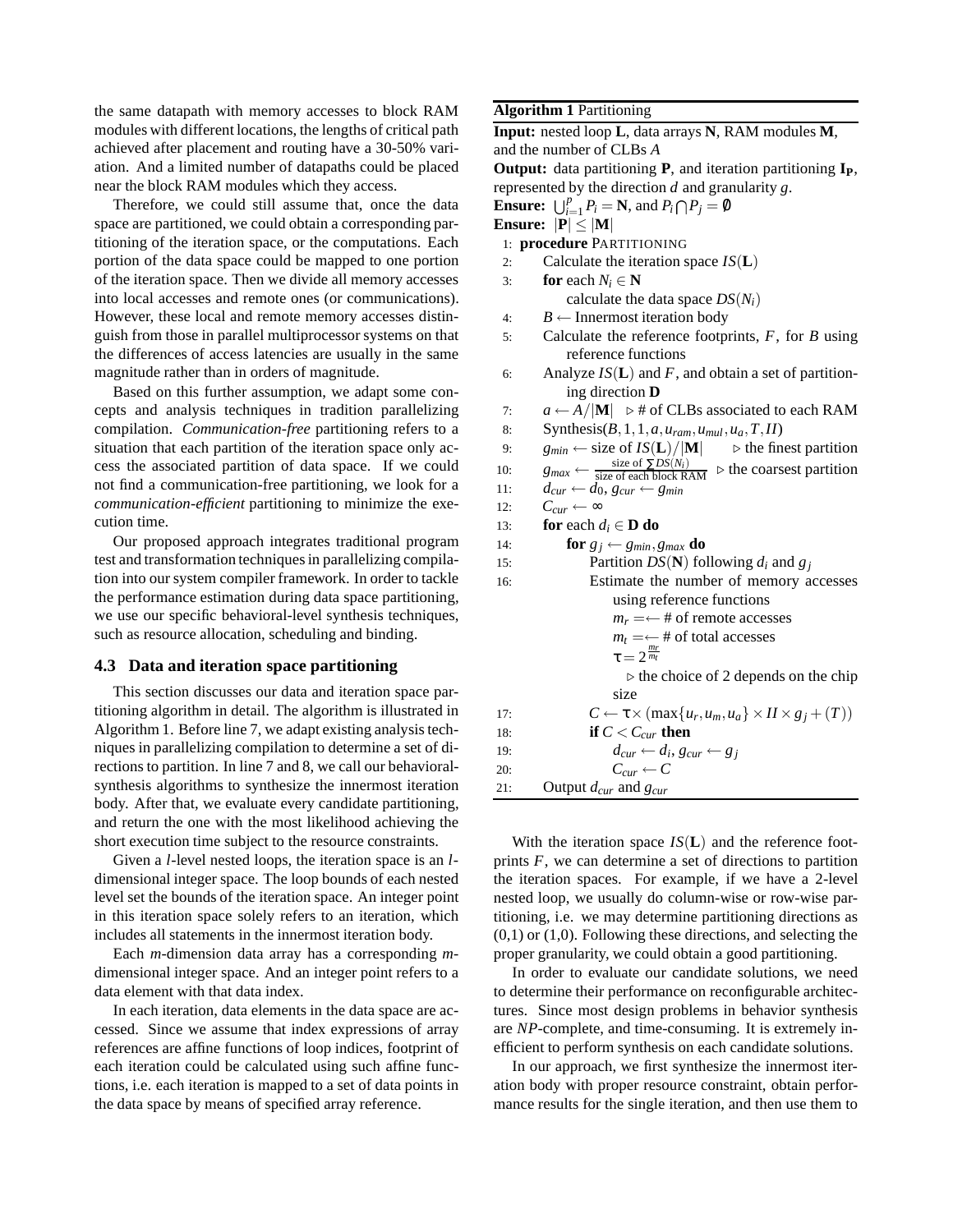| 1: <b>procedure</b> SYNTHESIS $(B, b, m, a, u_r, u_m, u_a, T, II)$ |
|--------------------------------------------------------------------|
|                                                                    |
| Schedule and pipeline $g$ to minimize the initial in-              |
| terval, subject to allocated resources, including                  |
|                                                                    |
|                                                                    |
|                                                                    |

5: Output execution time *T*, and the initial interval *II*

evaluate our cost function in line 17.

The innermost iteration body is scheduled and pipelined using allocated resources, including 1 block RAM modules, 1 embedded multipliers, and a portion of CLBs, which, by our assumption, are associated with a specific block RAM module. The reason why we pipeline our design is, for a large iteration space  $IS(L)$ , the pipelined iteration body gives the shortest execution time, and the best resource utilization. After synthesis, we return resource utilization for the block RAM, multiplier, and the CLBs, respectively. We also output the number of total clock cycles, and the initial interval (*II*), which describes how great the system throughput could be.

For each partitioning direction, we evaluate every possible partition granularity. Given a specific nested loop and data arrays, and a specific architecture, we can determine the finest and coarsest grain for a homogeneous partitioning. As shown in line 9, the finest grained partition depends on at least how many iterations should be put in one block RAM modules. On the other side, the coarsest grained partition depends on how large the capacity of a block RAM module is.

With determined partitioning direction and partition granularity, we could use reference functions to estimate the total number of memory accesses, and among them, how many are remote memory accesses. As shown in line 16, τ works as a special factor, ranges from 1 to 2, which includes effects of remote memory accesses. When there is no remote memory access,  $\tau = 1$ , we could achieve a communication-free partitioning; otherwise, we want to minimize it, and then reduce the effects on execution time.

Our cost function, as shown in line 17, give us a good idea how long the execution time will be. Since the iteration body is pipelined, the most utilized components determines the performance (or throughput) of the whole system. For example, after pipelining,  $II = 1$ ,  $T = 10$ ,  $u_m = 1$ . If there are five iterations in one partition, then the execution time will be  $1 \times I I \times 5 + (T - II) = 19$  clock cycles, without considering effects of remote memory accesses.

#### **4.4 Performance Estimation and Optimizations**

In order to evaluate our data partitioning and storage assignment solutions, we apply architectural-level synthesis techniques to each portion of the partitioned design using sophisticated scheduling and binding algorithms. In addition to the traditional architectural-level synthesis techniques, we apply other optimization techniques, in particular those that take advantage of FPGA-based reconfigurable architectures, such as port vectorization, scalar replacement, and input prefetching. These optimization techniques could be utilized to increase memory bandwidth, reduce memory accesses, and improve overall performance.

### **4.4.1 Flexible port configuration**

Different memory bandwidths are available using the flexible port configurations. As described in Section 2, block RAM modules could be configured as dual-port RAM, single-port RAM, and FIFO buffers to support different applications. For example, the 18 Kbit block RAM dual-port memory on Virtex II FPGA [16] consists of an 18 Kbit storage area and two *completely independent* access ports. Data can be written to the first, second or both ports and can be read from either or both of the ports. Each port can be configured in a variety of aspect ratios, e.g.  $2K \times 8$ and  $512\times36$ .



Figure 2. Different port configurations support different memory bandwidths

Figure 2 shows an unsigned char array IN[8][256] assigned to an 18 Kbit block RAM. Figure 2(a) illustrates that this block RAM is configured as a  $2K \times 8$  single-port RAM. Each memory access could fetch or write 8 bits data. While Figure 2(b) presents a  $512\times32$  dual-port RAM. Each memory access could fetch or write 32 bits data through one memory port. For example, if  $\text{Addr\_A} = j_1$  and Addr B=  $j_2$ , one clock cycle later, Data A= {IN[0][ $j_1$  – 256], IN[1][ $j_1 - 256$ ], IN[2][ $j_1 - 256$ ], IN[3][ $j_1 - 256$ ]}, and Data  $B = \{IN[4][j_2], IN[5][j_2], IN[6][j_2], IN[7][j_2]\}.$  Therefore, the memory bandwidth in configuration (b) is 8 times greater than that of configuration (a).

#### **4.4.2 Scalar replacement of array elements**

Scalar replacement, or register pipelining, is an effective method to reduce the number of memory accesses. This method takes advantage of sequential multiple accesses to array elements by making them available in registers [4]. When executing a program, especially those with nested loops, one array element may be accessed in different iterations. In order to reduce the amount of memory access, the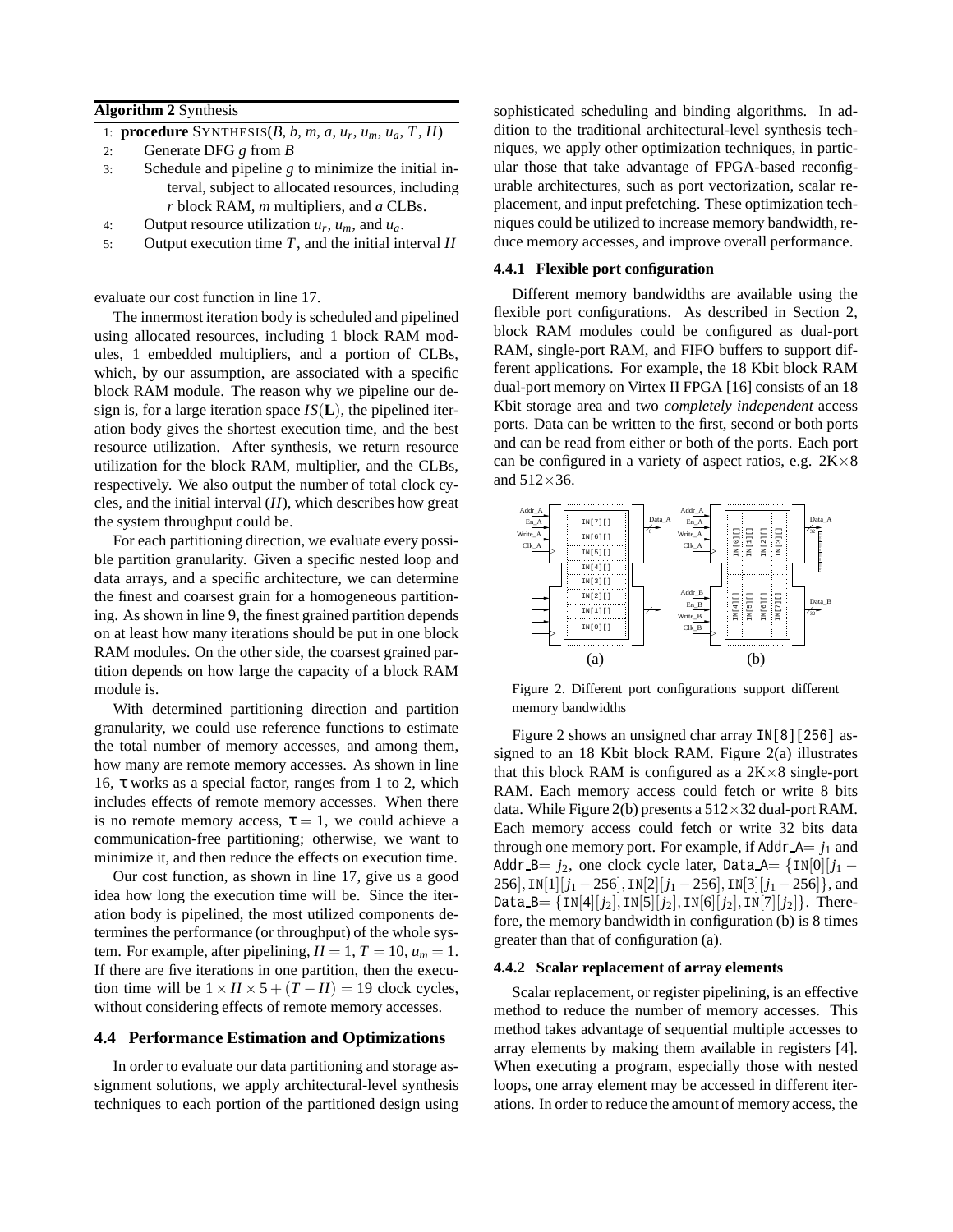array element can be stored in registers after the first memory access, and the following references are replaced by scalar temporaries. This is especially beneficial for reconfigurable systems as registers are much cheaper in FPGAs compared with ASIC designs.

```
(a)
    for (i=1; i< N-1; i++)for (j=1; j<M-1; j++){
        ...
i00=in[i-1][j-1]; i01=in[i-1][j]; i02=in[i-1][j+1];
        i10=in[i ][j-1]; ; i12=in[i ][j+1];
        i20=in[i+1][j-1]; i21=in[i+1][j]; i22=in[i+1][j+1];
        ...
      }
   =⇒
(b)
     ... // initial two iterations
    for (i=3; i < N-1; i++)for (j=1; j< M-1; j++)...
i00=i10; i01=i11; i02=i12; // scalar replacement
        i10=i20; i11=i21; i12=i22; // scalar replacement
        i20=in[i+1][j-1]; i21=in[i+1][j]; i22=in[i+1][j+1];
        ...
      }
```
#### Figure 3. Scalar replacement of array elements

Consider the SOBEL edge detection code given in Figure 3. Part of the references to array in[] could be replaced by scalar temporaries obtained in the previous iterations. This reduces the number of memory accesses by approximately 62%. If the implementation is pipelined, the design will have better throughput using the same memory ports configuration.

#### **4.4.3 Data prefetching and buffer insertion**

Data prefetching was originally introduced to reduce cache miss latencies [5]. The microprocessor issues a prefetching instruction to load a data block that will be accessed in the near future. Prefetching avoids stalling by having the data readily accessible when it is needed. While it is loading data the main memory, the microprocessor executes other computations that are independent of the data being fetched. Prefetching is most useful in programs that access large array sequentially. There are no caches in FPGA-based reconfigurable architectures with block RAM modules. However, we can apply similar prefetching techniques to reduce the delay of critical path, and improve system performance.

Before placement and routing, it is difficult to accurately estimate clock frequency, and to determine how many clock cycles it will take to access a particular block RAM module. An access to block RAM module far away from the CLB may reduce the system maximal frequency due to the interconnect delay, especially in high-speed designs. For example, in Figure 4(a), it is faster for CLB (*c*) to access block RAM (*a*) than to access block RAM (*b*).

In order to reduce the memory access time, we schedule the memory access one clock cycle earlier, and insert a register on the data path. Hence the critical path will be reduced and the data will available on time. Figure

| (a) | $\left( c\right)$ +<br>CLB<br><b>CLB</b><br><b>CLB</b> | (d)<br><b>CLB</b><br><b>CLB</b><br><b>CLB</b> | (a)<br><b>Block RAM</b>      | Multiplier | CLB<br><b>CLB</b><br><b>CLB</b><br><b>CLB</b> | <b>CLB</b><br><b>CLB</b><br><b>CLB</b><br><b>CLB</b> | <b>CLB</b><br><b>CLB</b><br><b>CLB</b><br><b>CLB</b> | <b>CLB</b><br><b>CLB</b><br>CLB<br><b>CLB</b>        | (b)<br><b>Block RAM</b> | Multiplier |
|-----|--------------------------------------------------------|-----------------------------------------------|------------------------------|------------|-----------------------------------------------|------------------------------------------------------|------------------------------------------------------|------------------------------------------------------|-------------------------|------------|
| (b) | c)<br><b>CLB</b><br><b>CLB</b><br>CLB                  | d)<br>register<br><b>CLB</b><br>CLB<br>CLB    | ⋹<br>(a)<br><b>Block RAM</b> | Multiplier | <b>CLB</b><br>CLB<br><b>CLB</b><br><b>CLB</b> | <b>CLB</b><br><b>CLB</b><br><b>CLB</b><br><b>CLB</b> | <b>CLB</b><br><b>CLB</b><br><b>CLB</b><br>CLB        | <b>CLB</b><br><b>CLB</b><br><b>CLB</b><br><b>CLB</b> | (b)<br><b>Block RAM</b> | Multiplier |

Figure 4. Data prefetching and buffer insertion

4(b) shows a design in which the data in block RAM (*b*) is fetched one clock cycle earlier. This is similar to software prefetching. However, our goal is to reduce the critical path, or maximize the clock frequency.

### **5 Experimental Results**

This section presents our experimental setup and results. The target architecture is Xilinx Virtex II FPGA series, which contains evenly distributed block RAM modules.

We focus on two applications. The first benchmark is a bank of correlators, which is a commonly occurring operation in DSP applications, e.g. Kalman filters, matching pursuit (MP), recursive least squares (RLS), and minimum mean-square error estimation (MMSE) [9]. The bank of correlators multiplies each sample of a received vector *r* with the corresponding sample in the correlation matrix *S*. A communication free partitioning exists for this application. The second benchmark is Sobel edge detection, which applies horizontal and vertical detection masks to an input image. A number of image application have the same control structure and memory access patterns, such as texture smoothing, and convolution [8]. A communicationfree partition does not exist in this application.

We obtain a data partitioning following our proposed approach, and applied other optimization to further improve system performance. The target frequency was set to 200 MHz for the bank of correlators and 150 MHz for Sobel edge detection. We partitioned the arrays using the approach proposed in Section 4.2, and performed program transformations, and then used commercial tools to obtain area and timing results. Experiments results are collected after RTL synthesis and placement and routing.

### **5.1 Communication-free: Correlation**

The bank of correlators multiplies each sample of the received vector *r* with the corresponding sample of a column in an *S* matrix, i.e.  $C_i = \sum_{j=1}^{l} r_j \times S_{j,i}$ , where *r* is a vector of *l* complex numbers, and *S* is a  $m \times l$  real numbers. *l* and *m* will vary based on the application. For instance, if we wish to perform radiolocation in the ISM band (802.11x) using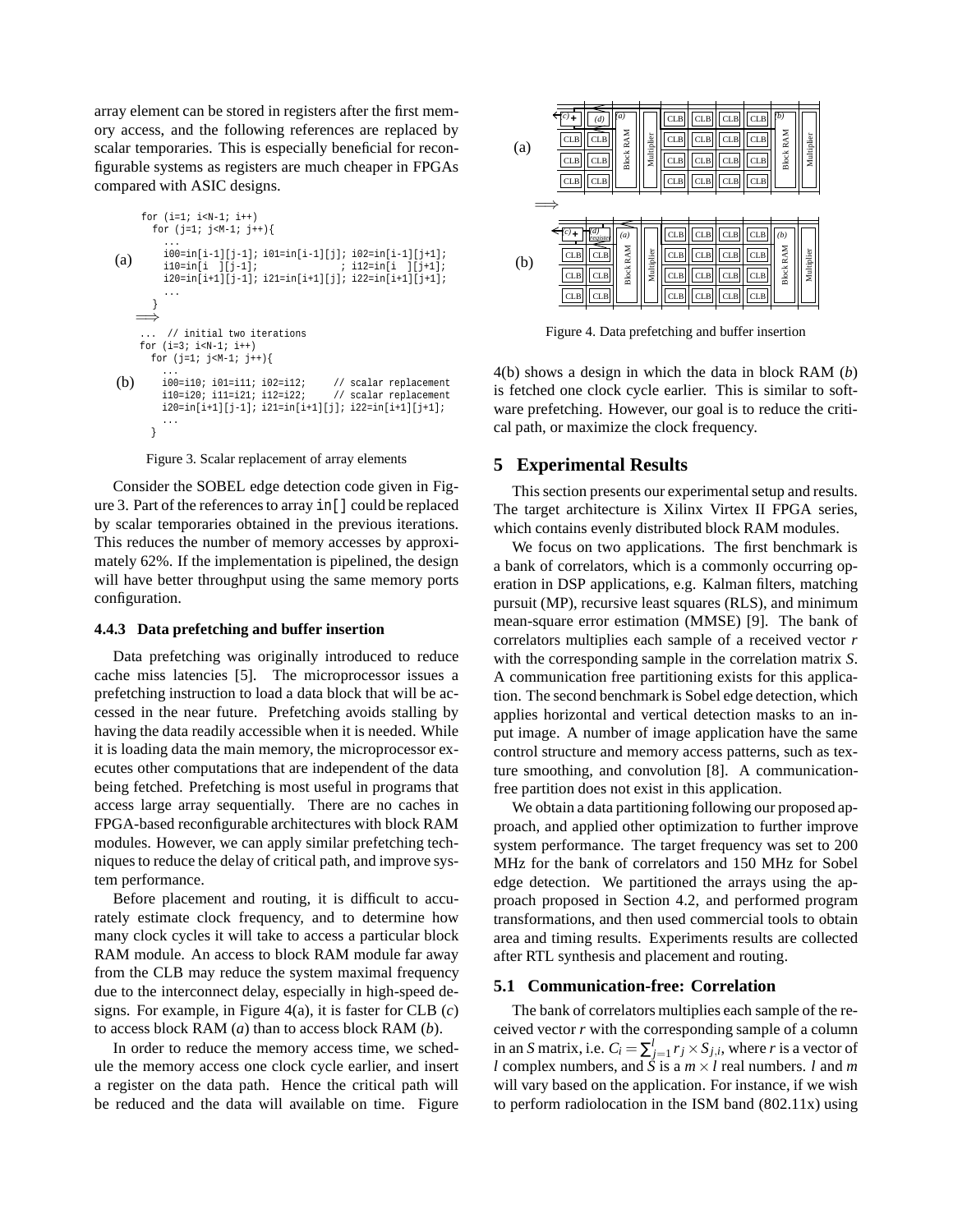the matching pursuit algorithm, both *l* and *m* are equal to 88.

If the *S* matrix is kept packed, the most advanced commercial high-level synthesis tool either generates a design with an extremely slow execution time of about 77,440 ns, or fails to synthesize this design due to the huge *S* matrix.

The data space can be partitioned by column or by row. Our proposed approach showed us that column-wise partition achieves a communication-free partitioning. Figure 5 suggests several candidates column-wise partitionings. Figure 5(a), (b), and (c) assign one block RAM to one column, four columns, and eight columns, respectively.



Figure 5. Candidate communication-free data partitioning

Figure 6(1) presents the control and computations of the column-wise data partitioning. Computations of each correlator are conducted using embedded multipliers beside the block RAM in a multiplication and accumulation (MAC) manner. For each correlator, the control logic and computational resources are local to the block RAM module.

Figure 6(2) presented area and timing trends of different granularity for the column-wise scheme. As shown in Figure 6(2), when assigning one block RAM to one column, the design takes the shortest execution time, but requires the greatest hardware resources. When more columns are packed into one block RAM, the requirements on hardware decreased. However, the execution time increases linearly to the number of columns in one block RAM.



Figure 6. Implementations and area/timing trade-offs

To evaluate different partitioning schemes, we also obtained performance results for row-wise partitions.

Figure 7(1) illustrates the parallel computation scheme, or the *by-row* scheme, where one block RAM was assigned to one or multiple rows. Data at the same column are read and multiplied using the local fixed multiplier, and a



Figure 7. Row-wise partitioning

pipelined adder-tree is used for the summation of the products. The adder tree requires remote accesses to each of the block RAMs, hence this is not a communication-free partitioning. This scheme parallelizes each correlator, and hence requires a global control on the multipliers and the pipelined adder-tree. Figure 7(2) presented area and timing trends of different granularity for both schemes, respectively.

| Data      | $#$ of | Pre-layout Timing |                    | Post-layout Timing |       |  |
|-----------|--------|-------------------|--------------------|--------------------|-------|--|
| per BRAM  | cycles | F(MHz)            | $\overline{L}(ns)$ | F(MHz)             | L(ns) |  |
| 1 column  | 178    | 214.7             | 829                | 171.6              | 1037  |  |
| 1 row     | 184    | 140.5             | 1309               | 133.5              | 1378  |  |
| 4 columns | 706    | 205.0             | 3436               | 178.2              | 3961  |  |
| 4 rows    | 710    | 157.0             | 4520               | 129.4              | 5486  |  |
| 8 columns | 1410   | 198.6             | 7099               | 161                | 8752  |  |
| 8 rows    | 1413   | 147.1             | 9602               | 138.7              | 10183 |  |

Table 1. Comparison between the same granularity

When comparing the two schemes using the same granularity (i.e. same number of rows/columns), as shown in Table 1, we found interesting results. In the term of numbers of clock cycles, the differences are very small. However, if we check the maximal achievable frequencies, or the latencies for the whole bank of correlators, designs of the column-wise partitioning scheme are 30-50% faster than those of the row-wise partitioning scheme. Deeper analysis showed that the performance gaps are mainly due to the increased amount of global communications needed for the control logic and remote block RAM accesses.

In summary, different partitions of the array *S* deliver a wide variety of candidate solutions. Synthesized designs showed that data partitioning and storage assignment not only affect the number of clock cycles, but also affect the achieved clock frequencies. Generally speaking, the design with fewer remote accesses, or equivalently, reduced global communications achieves better performance.

### **5.2 Efficient Communication: Edge Detection**

Sobel edge detection applies horizontal and vertical detection masks to an input image. This application is a 2-level nested loop as shown in Figure 3. Based on results from code analysis stage, we could not obtain a communication-free partition. Now the task is to find a communication efficient partitioning that meets the design